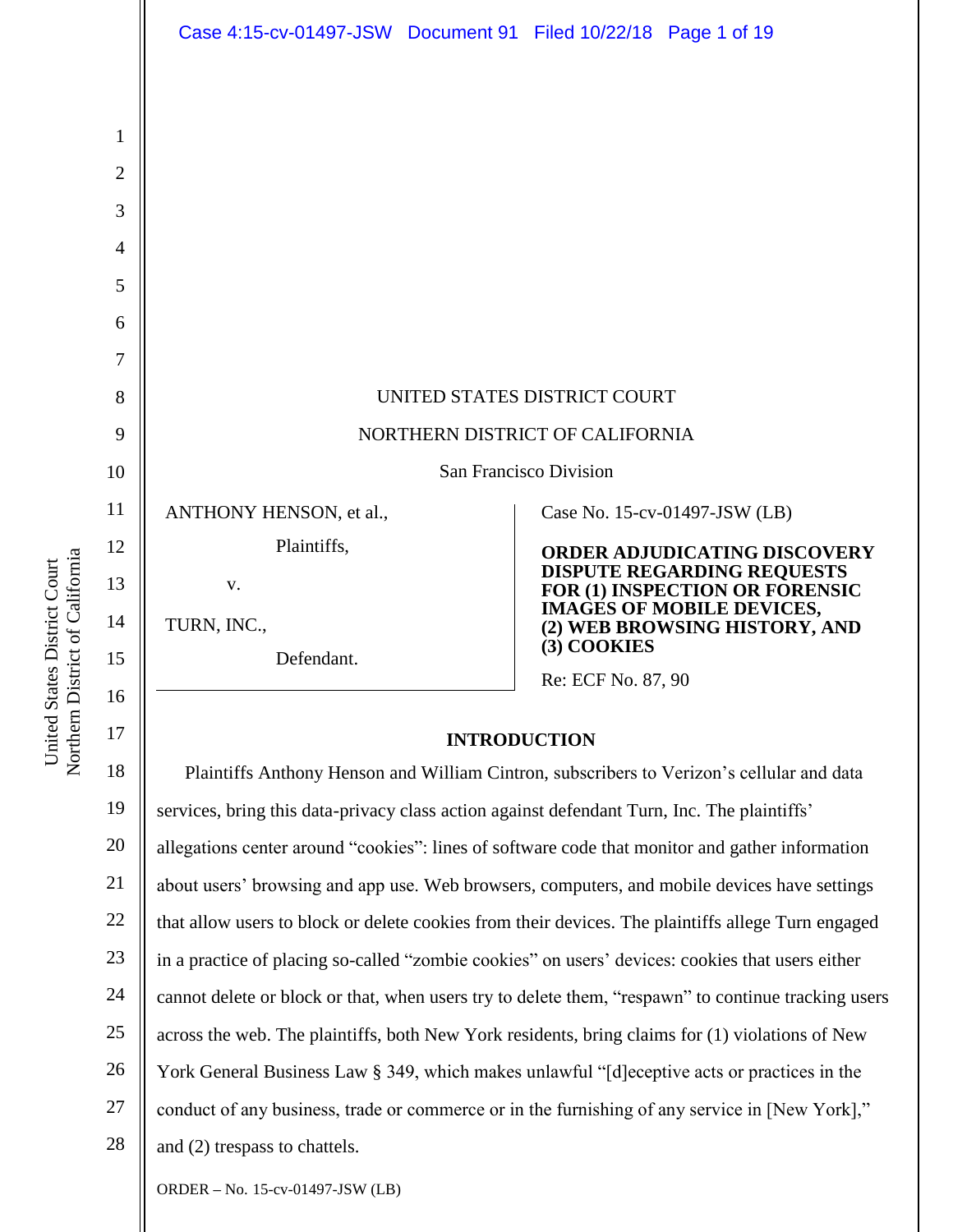#### Case 4:15-cv-01497-JSW Document 91 Filed 10/22/18 Page 2 of 19

Turn issued a number of discovery requests for production ("RFPs") to the plaintiffs. Among other things, Turn requested that the plaintiffs (1) produce their mobile devices for inspection or produce complete forensic images of their devices (RFP 1), (2) produce their full web browsing history from their devices (RFP 32), and (3) produce all cookies stored on or deleted from their devices (RFP 33).<sup>1</sup> The plaintiffs argue that Turn's requests are overbroad and invade their privacy rights. The plaintiffs propose instead that they produce (1) their web browsing history and cookies associated with Turn partner websites (contingent on Turn's identifying such sites) and (2) the date fields (but not the content) of all other cookies on their mobile devices.<sup>2</sup> The plaintiffs oppose allowing Turn to inspect their devices or producing complete forensic images of their devices.<sup>3</sup>

Judge White referred all discovery matters to the undersigned.<sup>4</sup> The undersigned can decide the parties' dispute without a hearing. N.D. Cal. Civ. L.R. 7-1(b). For the following reasons, the undersigned adopts the plaintiffs' proposals, as slightly modified below.

#### **STATEMENT**

## **1. The Plaintiffs' Allegations**

Users increasingly use a single mobile device — a smartphone or a tablet — for their online activities, including web browsing, reading the news, listening to radio content, accessing their banking information and managing their finances, shopping online, using GPS for directions and traffic updates, communicating over email and social networks, and reading sites like WebMD to assess their medical condition.<sup>5</sup> Marketing companies like Turn have developed ways to place

22

1

2

3

4

5

6

7

8

9

10

11

12

13

14

15

16

17

18

19

20

 $\overline{a}$ 

- 27  $4$  Referral Order – ECF No. 88.
	- $5$  Compl. ECF No. 1 at 3 ( $\P$  $[2-3)$ ).
- 28

<sup>21</sup>

<sup>23</sup> 24 25 1 Joint Letter Br. – ECF No. 90 at 2–5; Joint Letter Br. Ex. 1 – ECF No. 90-1. (The parties filed two copies of the letter brief, one at ECF No. 87 without an exhibit, and one at ECF No. 90 with an exhibit containing RFPs 1, 32, and 33, and the plaintiffs' responses thereto. Other than the exhibit, the letters are identical.) Citations refer to material in the Electronic Case File ("ECF"); pinpoint citations are to the ECF-generated page numbers at the top of documents.

 $2$  Joint Letter Br. – ECF No. 90 at 8–9.

<sup>26</sup> 3 *Id.* at 7.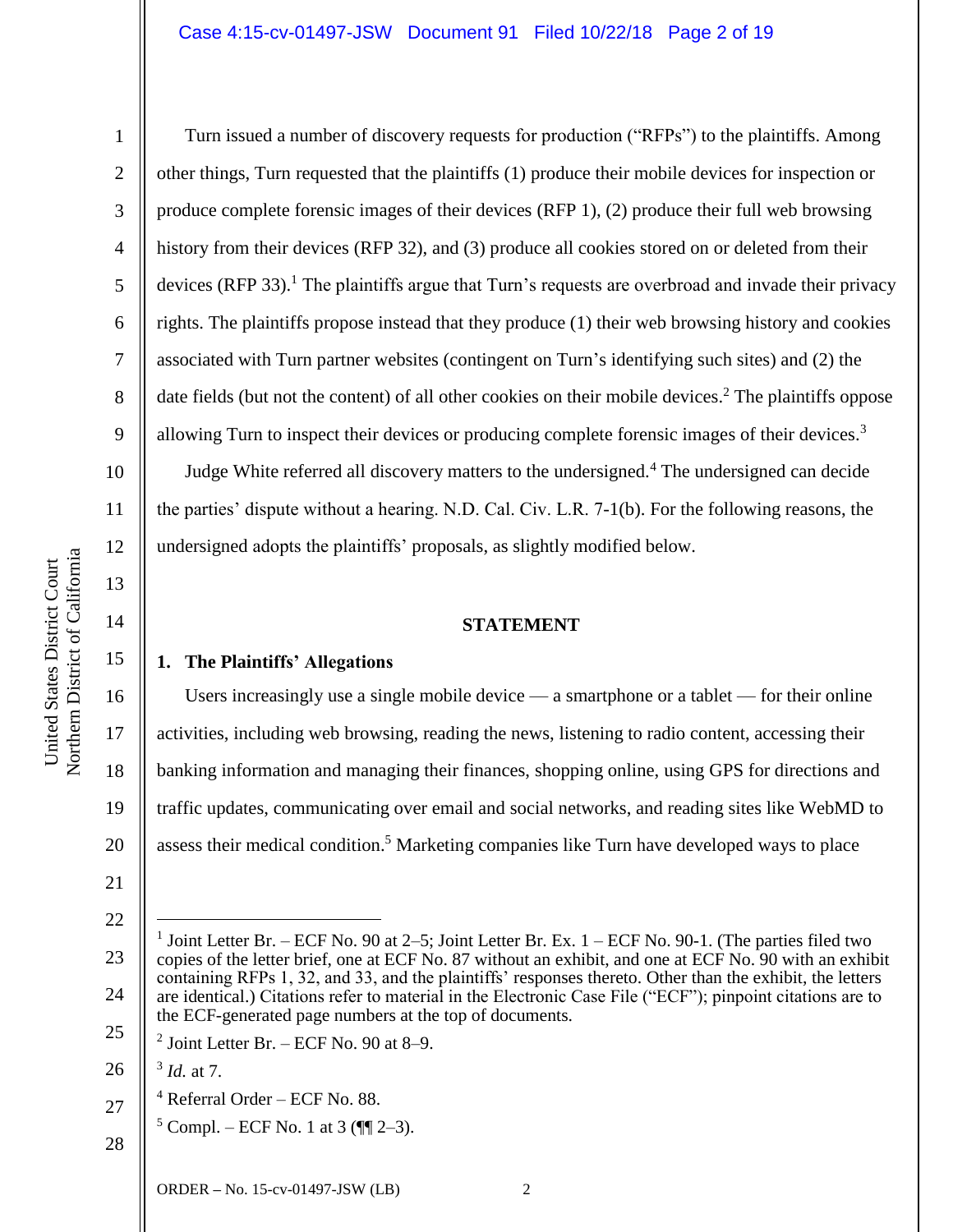# Case 4:15-cv-01497-JSW Document 91 Filed 10/22/18 Page 3 of 19

"tracking beacons" on these devices — lines of code called "cookies" — through web browsers or other smartphone apps.<sup>6</sup> Cookies monitor and gather information about a user's website browsing and app use, which includes personal information regarding the user's daily routines.<sup>7</sup> The resulting data is analyzed and used to target advertisements that match the user's profile.<sup>8</sup> Consumers have expressed discomfort at the idea of an unknown third party surreptitiously monitoring their online activity for commercial purposes.<sup>9</sup> As one academic study reported: Web browsing history is inextricably linked to personal information. The pages a user visits can reveal her location, interests, purchases, employment status, sexual orientation, financial challenges, medical conditions, and more. Examining individual page loads is often adequate to draw many conclusions about a user; analyzing patterns of activity allows yet more inferences. . . . In mid-2011, we discovered that an advertising network, Epic Marketplace, had publicly exposed its interest segment data, offering a rare glimpse of what third-party trackers seek to learn about users. User segments included menopause, getting pregnant, repairing

bad credit, and debt relief. Several months later we found that the free online dating website OkCupid was sending to the data provider Lotame how often a user drinks, smokes, and does drugs. When Krishnamurthy et al. tested search queries on ten popular health websites, they found a third party learned of the user's query on nine of them. $10$ 

In a 2013 white paper issued in conjunction with Forbes, Turn surveyed Americans' attitudes about online tracking, marketing, and privacy.<sup>11</sup> The survey found that, among other things,  $69\%$ of participants deleted cookies in order to "shield their online privacy," 56% of participants "are generally uncomfortable with the amount of information companies know about them or could learn about them through their activities," and 54% of participants felt that "their privacy concerns

20

1

2

3

4

5

6

7

8

9

10

11

12

13

14

15

16

17

18

19

21

- 22  $\overline{a}$  $^6$  *Id.* at 3 (¶ 3), 9 (¶ 27).
	- $^{7}$  *Id.* at 3 (¶ 3).
- 23 8 *Id.* at 3 (¶ 3), 9 (¶¶ 25–27).
- 24  $9$  *Id.* at 3–4 (¶ 4), 9 (¶ 28).

25 <sup>10</sup> *Id.* at 9–10 (¶ 29) (citing Jonathan R. Mayer & John C. Mitchell, *Third-Party Web Tracking: Policy and Technology*, 2012 IEEE Symposium on Security & Privacy 413, 415 (2012)).

26 27 <sup>11</sup> *Id.* at 11 (¶ 33) (citing Forbes, *The Promise of Privacy: Respecting Consumers' Limits While Realizing the Marketing Benefits of Big Data* (2013) (*The Promise of Privacy*), *available at*

http://images.forbes.com/forbesinsights/StudyPDFs/turn\_promise\_of\_privacy\_report.pdf (last visited Oct. 22, 2018)).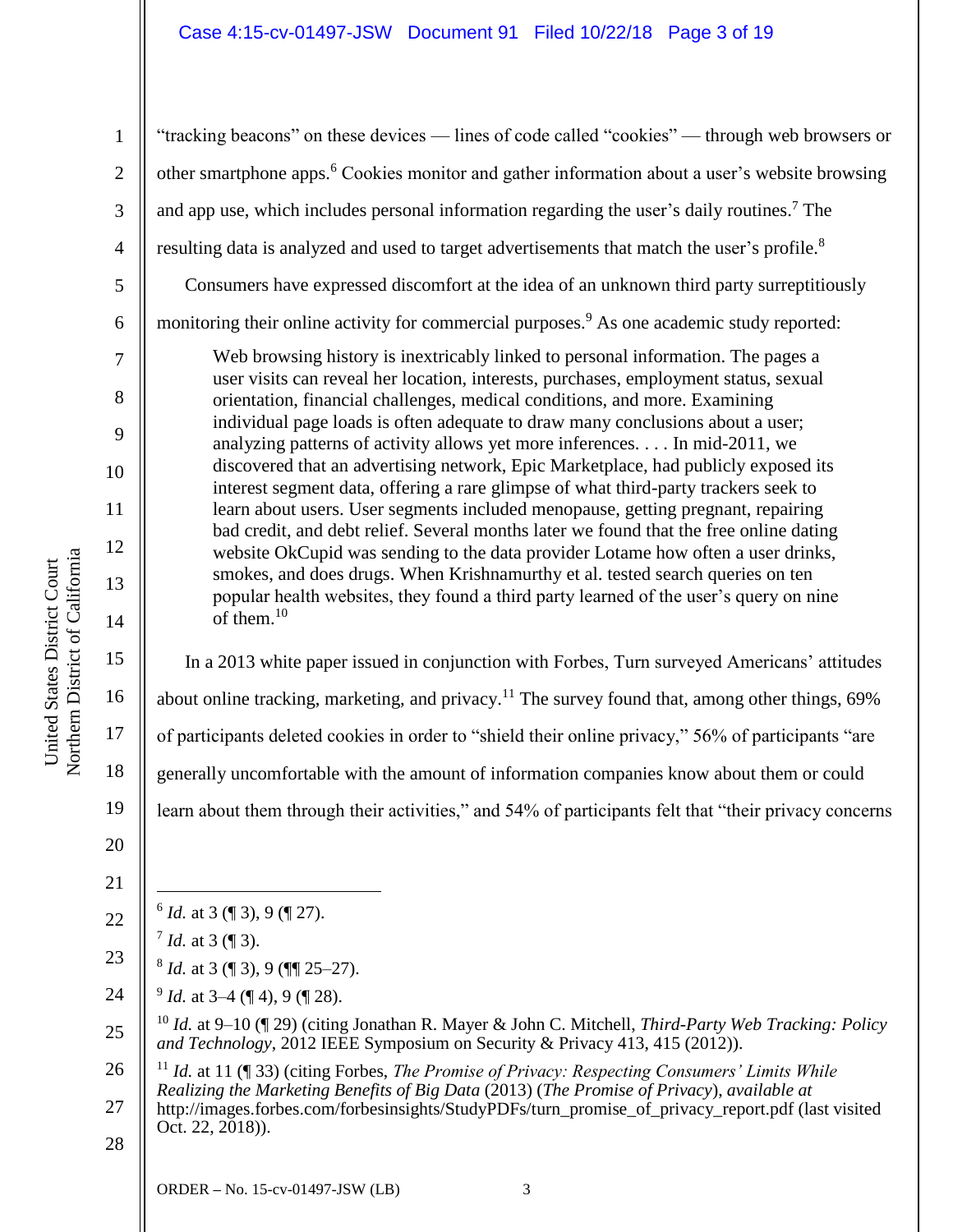outweigh[ed] any benefits derived from sharing information with businesses."<sup>12</sup> In light of privacy concerns, manufacturers and software companies developed functions for clearing and blocking cookies, which have long been standard features on all smartphones, tablets, computers, and web browsers.<sup>13</sup>

Turn developed a method that allegedly made an "end-run" around users' cookie-blockingand-deleting technologies.<sup>14</sup> Turn allegedly did so through a Verizon function that created a persistent, unique identifier header ("UIDH" or "X-UIDH") for Verizon subscribers.<sup>15</sup> Each Verizon customer had a unique X-UIDH value.<sup>16</sup> Verizon embedded that unique X-UIDH value into the header of every HTTP request that its customers made from their mobile devices.<sup>17</sup> Turn monitored the web traffic of its partner websites, searching for HTTP requests from Verizon customers (and the attendant X-UIDH values embedded in the requests).<sup>18</sup> Upon receiving an HTTP request, Turn would check the X-UIDH value in the request against a database of values that it had stored from previous cookies.<sup>19</sup> If there was a match, Turn would place a new cookie on the user's device that contained all of the values from the old cookies in its database that were associated with the same X-UIDH — even if the user had previously deleted cookies from her device in an effort to not be tracked.<sup>20</sup> Turn refers to this as "respawning," which led security

- <sup>12</sup> *Id.* (citing *The Promise of Privacy* at 15).
- $13$  *Id.* at 4 (¶ 5), 10 (¶¶ 30–31).
- 21 <sup>14</sup> *Id.* at 11 (¶ 35).
- 22 <sup>15</sup> *Id.* at 4 (¶¶ 7–8), 13 (¶ 43).
	- <sup>16</sup> *Id.* at 12 (¶ 40).

23 24 25 <sup>17</sup> *Id.* An "HTTP request" is a request from a device to a web server for the website that a user is trying to view. *Id.* (¶ 38). For example, if a user wants to view the New York Times's website and types www.nytimes.com into her phone's web browser, the web browser sends an HTTP request to the Times's web server at http://www.nytimes.com. *Id.* The server then sends data back to the user's web browser, which enables the user to view the Times's website. *Id.*

26 <sup>18</sup> *Id.* at 13 (¶ 43).

<sup>19</sup> *Id.*

- 27
- <sup>20</sup> *Id.* at 13–14 (¶ 43).

28

1

2

3

4

5

6

7

8

9

10

11

12

13

14

15

16

17

18

19

 $\overline{a}$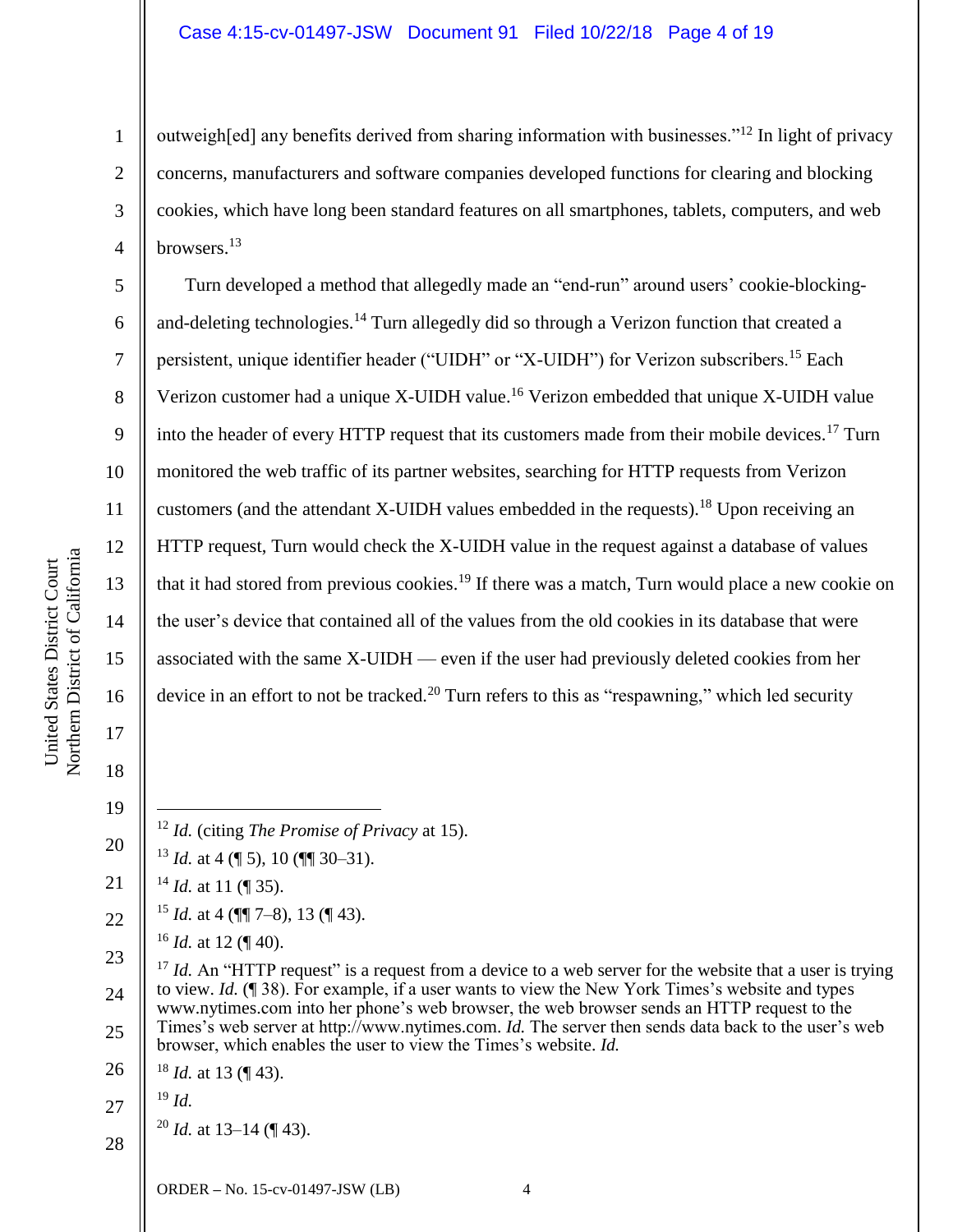## Case 4:15-cv-01497-JSW Document 91 Filed 10/22/18 Page 5 of 19

experts to refer to these cookies as "zombie cookies" because they have the ability to regenerate and continue to track users despite users' attempts to not be tracked. $2<sup>1</sup>$ 

The plaintiffs alleged the following example of this process at work, citing in part an analysis conducted by Stanford professor Jeremy Mayer.<sup>22</sup> Without a Verizon X-UIDH, when a user visits a Turn partner website, the website might place a cookie in her browser with a certain ID number (the example ID number used in the complaint of the cookie placed in the user's browser was 2415230717135370700). 23



As long as the cookie remains in the browser, it allegedly transmits the user's browsing history back to the third party that first generated the cookie.<sup>24</sup>

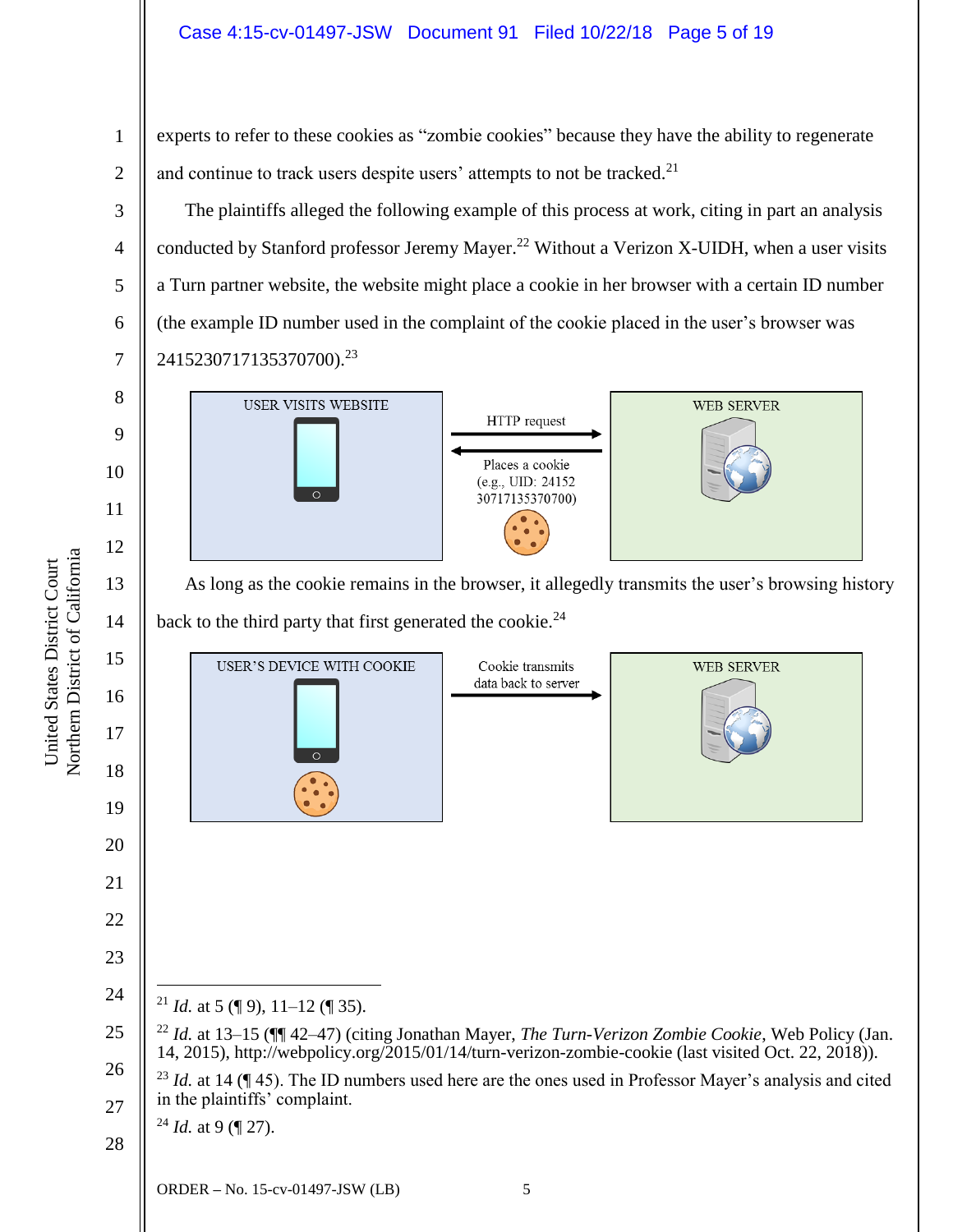

Northern District of California Northern District of California United States District Court United States District Court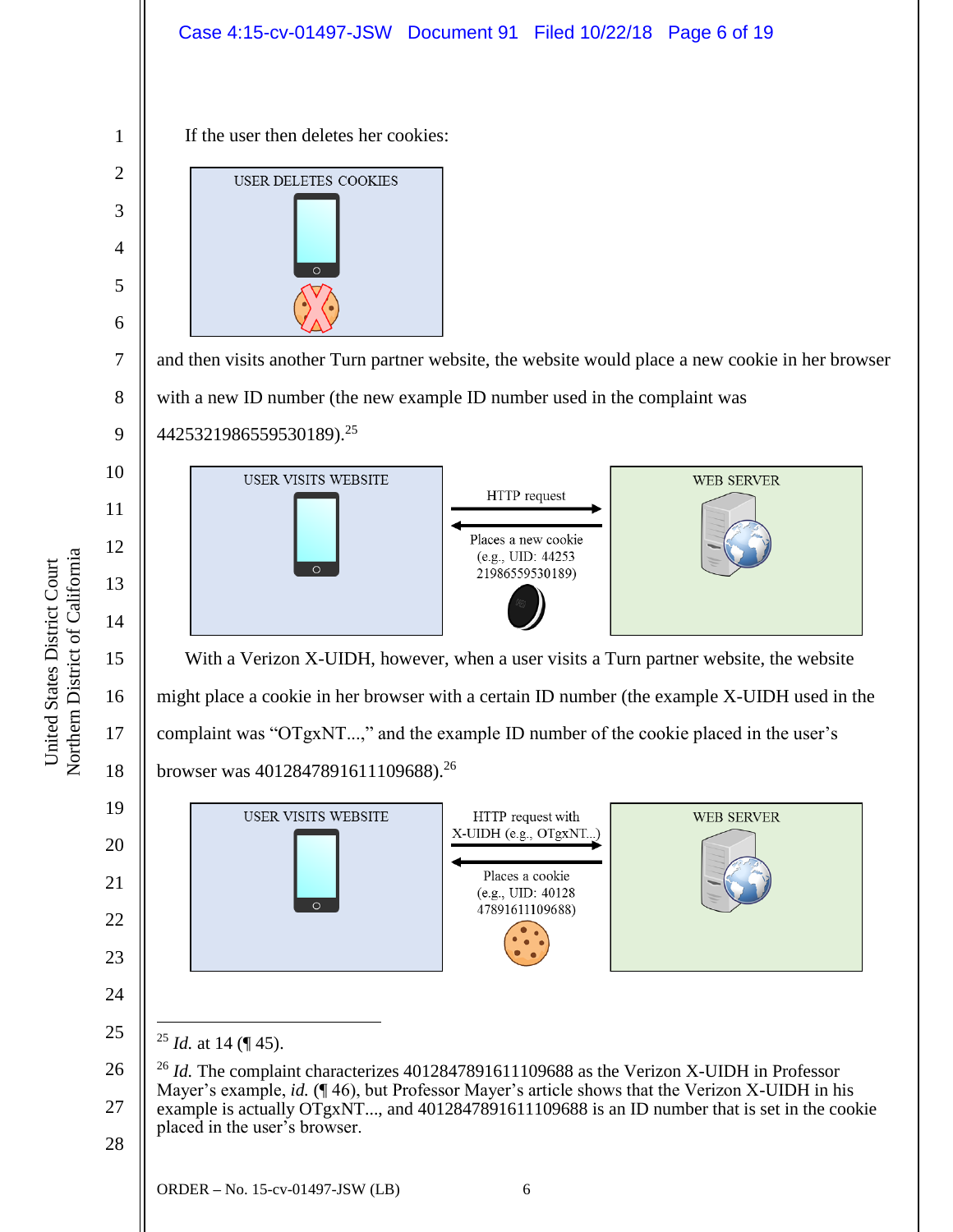

7 8 9 and visits another Turn partner website, the website recognizes the Verizon X-UIDH and places a cookie in her browser with the same ID as before and all of the values from the user's old cookie that Turn stored within its database. $27$ 



# **2. The Parties' Discovery Dispute**

The parties raise disputes with respect to three of Turn's requests for production: RFP 1, RFP 32, and RFP 33.<sup>28</sup> RFP 1 is a request for the plaintiffs to produce "[a]ll mobile devices with which You accessed the internet via the Verizon network during the alleged Class Period" (or complete forensic images of the devices).<sup>29</sup> RFP 32 is a request for the plaintiffs to produce "[a]ll data from each Mobile Device reflecting or regarding the user's web browsing history, including web pages viewed either through a dedicated browser application or an 'in-app' browser embedded in another type of application."<sup>30</sup> RFP 33 is a request for the plaintiffs to produce "[a]ll data from each

24

 $\overline{a}$ 

25

- $28$  Joint Letter Br. ECF No. 90.
- 26 27 <sup>29</sup> Joint Letter Br. Ex.  $1 - ECF$  No. 90-1 at 1; Joint Letter Br. – ECF No. 90 at 2 (proposing forensic images as an alternative to production of the devices).
	- $30$  Joint Letter Br. Ex  $1 ECF$  No. 90-1 at 2.
- 28

16

17

18

19

20

21

22

23

5

 $^{27}$  *Id.* (¶¶ 43–45).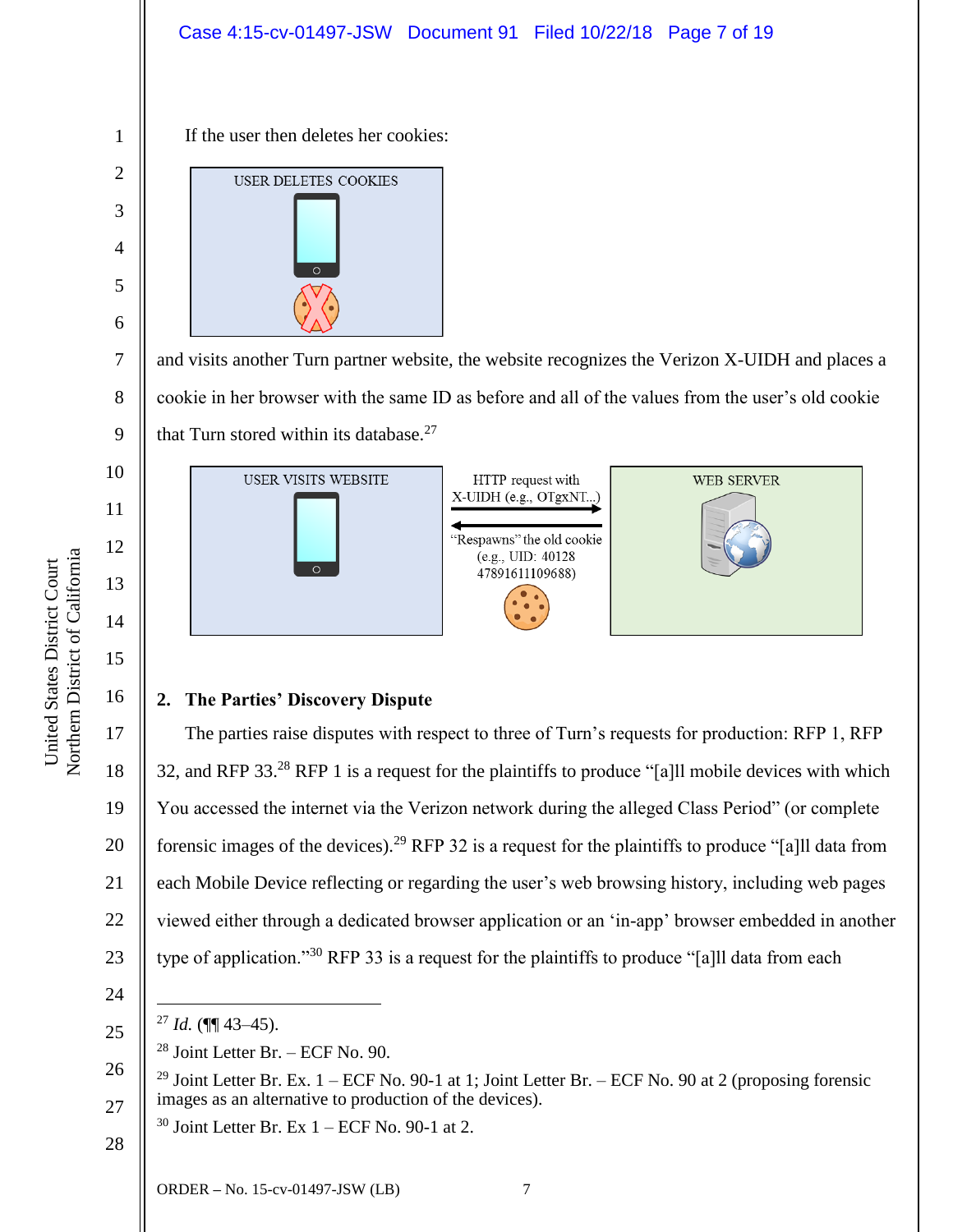Mobile Device reflecting or regarding any cookies stored on and/or deleted from the device, including the filenames, contents, and creation/modification/deletion dates of each cookie."<sup>31</sup>

**2.1 RFP 1: Inspection or Complete Forensic Images of the Plaintiffs' Mobile Devices**

Turn argues that the plaintiffs' mobile devices "are at the very heart of this case."32 Specifically, with respect to the plaintiffs' New York unfair-business-practices claim, Turn argues that the claim "is wholly dependent on allegations about the content of Plaintiffs' phones, including whether Turn placed (and replaced) cookies on the phones, what kind of cookies Turn placed on the phones (if any) and when, whether Plaintiffs regularly deleted cookies and their browsing history from their phones, whether Turn 'circumvented device settings' on the phones, and what information (if any) was gathered from the phones."<sup>33</sup> With respect to the plaintiffs' trespass-to-chattels claim, Turn argues that "the phones are the very 'chattels' that Plaintiffs allege Turn 'trespassed[.]'"<sup>34</sup> Turn argues that "[i]t's hard to imagine a closer connection between plaintiffs' claims and their phones to justify allowing Turn's digital forensics experts to analyze them directly."<sup>35</sup>

The plaintiffs respond that allowing Turn to inspect their devices or producing a complete forensic image would allow Turn to "access to Plaintiffs' entire phones and thus access to their private text messages, emails, contact lists, photographs and web browsing histories unrelated to Turn."<sup>36</sup> The plaintiffs represent that they objected to RFP 1 and invited Turn to make requests for specific information, which prompted Turn to issue a second, more specific set of requests — RFPs 27–35 — for which (aside from RFPs 32 and 33) the plaintiffs have produced responsive

24 25 26 27 28  $\overline{a}$ <sup>31</sup> *Id.*  $32$  Joint Letter Br. – ECF No. 90 at 2. <sup>33</sup> *Id.* at 3 (citing Compl. – ECF No. 1 at 22 (¶ 81)). <sup>34</sup> *Id.* <sup>35</sup> *Id.* <sup>36</sup> *Id.* at 8.

Northern District of California Northern District of California United States District Court United States District Court

4

5

6

7

8

9

10

11

12

13

14

15

16

17

18

19

20

21

22

23

1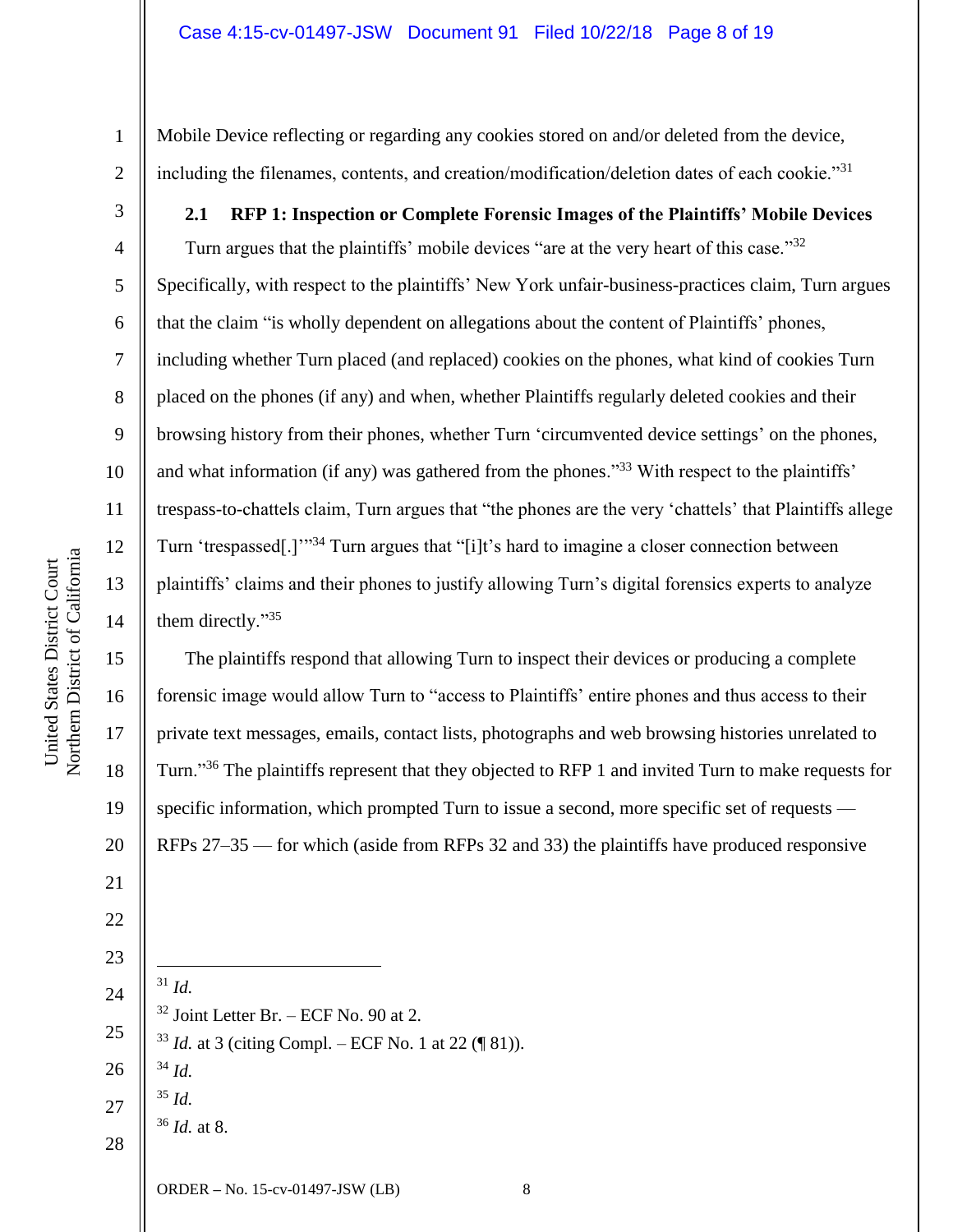information.<sup>37</sup> The plaintiffs argue that Turn's request for the full contents of their devices "flies in the face of Rule 26(b)'s relevancy and proportionality requirements."<sup>38</sup>

**2.2 RFP 32: Production of the Web Browsing History on the Plaintiffs' Devices**

Turn argues that it is entitled to review the plaintiffs' complete browsing history "[(1)] to investigate whether and to what extent Plaintiffs even visited websites that worked with Turn cookies; [(2)] to test Plaintiffs' claim that they regularly deleted their browsing history in order to protect their privacy; and [(3)] to show that it does not constitute personally identifiable information implicating a protected privacy interest in any event."<sup>39</sup> Turn also argues that the plaintiffs alleged that its cookies "transmit[] a user's web-browsing history back to the third party that generated the cookie, thus allowing the third party to glean valuable information about the user and her (presumed) interests" and that it "is entitled to discovery into all evidence that would provide those allegations untrue."<sup>40</sup>

The plaintiffs respond that producing their full web browser history is overbroad, irrelevant, and invasive of their privacy interests.<sup>41</sup> They argue that "people often browse the Internet for private reasons, such as health, dating, finances, and personal interests."<sup>42</sup> In response to Turn's first argument, the plaintiffs state that they are willing to produce all browsing history associated with Turn partner websites, contingent on Turn's identifying its partner websites.<sup>43</sup> In response to Turn's second argument, the plaintiffs state that (1) their web browsing history does not speak to the zombie-cookie scheme they allege, and that (2) in any event, Turn can discover whether the plaintiffs regularly deleted their browsing history by asking for the date ranges of the history on

24

 $\overline{a}$ 

<sup>43</sup> *Id.*

27 <sup>42</sup> *Id.* at 8 (citing Compl. – ECF No. 8–10 ( $\P$  $I$  24–29), 15–16 ( $\P$  $I$  50–52)).

28

1

2

3

4

5

6

7

8

9

10

11

12

13

14

15

16

17

18

<sup>20</sup> 21

<sup>22</sup> 23  $37$  *Id.* at 6. The top of page 6 identifies the two requests to which the plaintiffs objected as RFP 31 (web) browsing history) and RFP 32 (cookies), but the rest of the joint letter brief and the exhibit identifies these as RFPs 32 and 33, respectively.

<sup>38</sup> *Id.* at 7.

<sup>39</sup> *Id.* at 5.

<sup>25</sup>  $40$  *Id.* at 4–5.

<sup>26</sup>  $41$  *Id.* at 8–9.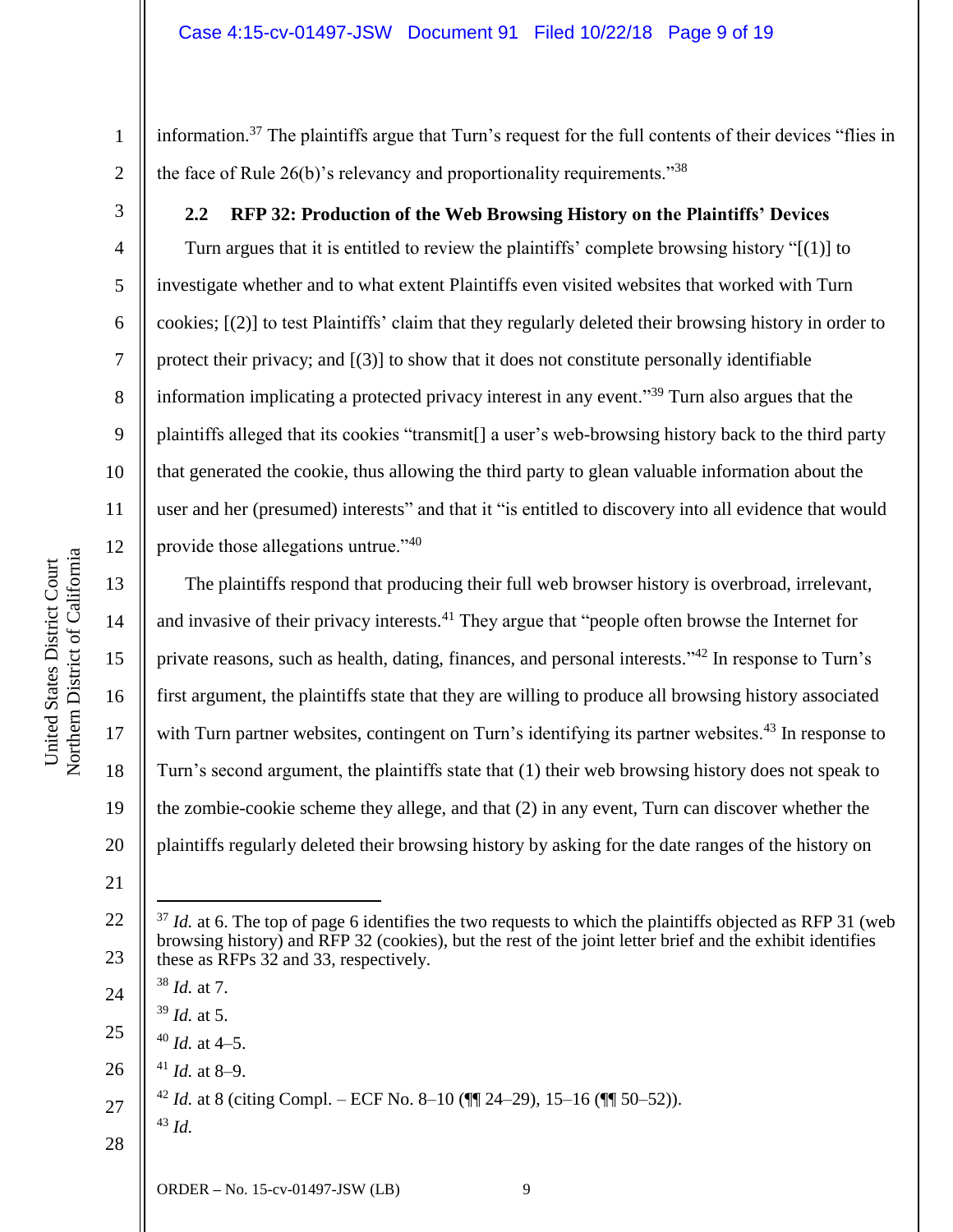their devices, without the contents of the history.<sup>44</sup> In response to Turn's third point, the plaintiffs argue that they "need not disclose the contents of every website ever visited in order to allege that Turn's surreptitious tracking of their web browsing violates Plaintiffs' privacy" and that "whether the information Turn catalogued implicates PII [personally identifiable information] is best determined by evaluating the information Turn has or had in its possession."<sup>45</sup> The plaintiffs also argue that "Turn ignores that it obtains web browsing information by establishing relationships with Turn *partner websites*, and using cookies to track users as they visit those websites over time. And yet Turn's request is not limited to browsing history related to Turn's partner websites — it seeks everything."<sup>46</sup>

## **2.3 RFP 33: Production of Cookies on the Plaintiffs' Devices**

Turn argues that it is entitled to review all cookies stored on the plaintiffs' mobile devices "to technically examine what Turn cookies (if any) are on Plaintiffs' devices and compare them to standard browser cookies — including other non-Turn cookies that Plaintiffs permitted on their devices."<sup>47</sup> Turn argues that "if Plaintiffs have numerous cookies on their devices over a wide range of installation dates, that information would prove their claim [that they regularly deleted cookies] to be false."<sup>48</sup> Turn also argues that "if the devices have cookies dated *after* the complaint, it suggests a failure to preserve key evidence in its original condition."<sup>49</sup>

The plaintiffs respond that their cookies implicate the same privacy interests as their web browsing history.<sup>50</sup> The plaintiffs state that they are willing to produce cookie data related to any

22 23 24 25 26 27 28  $\overline{a}$ <sup>44</sup> *Id.* at 9. <sup>45</sup> *Id.* <sup>46</sup> *Id.* (emphasis in original). <sup>47</sup> *Id.* at 4. <sup>48</sup> *Id.* at 5. <sup>49</sup> *Id.* <sup>50</sup> *Id.* at 9.

Northern District of California Northern District of California United States District Court United States District Court

1

2

3

4

5

6

7

8

9

10

11

12

13

14

15

16

17

18

19

20

21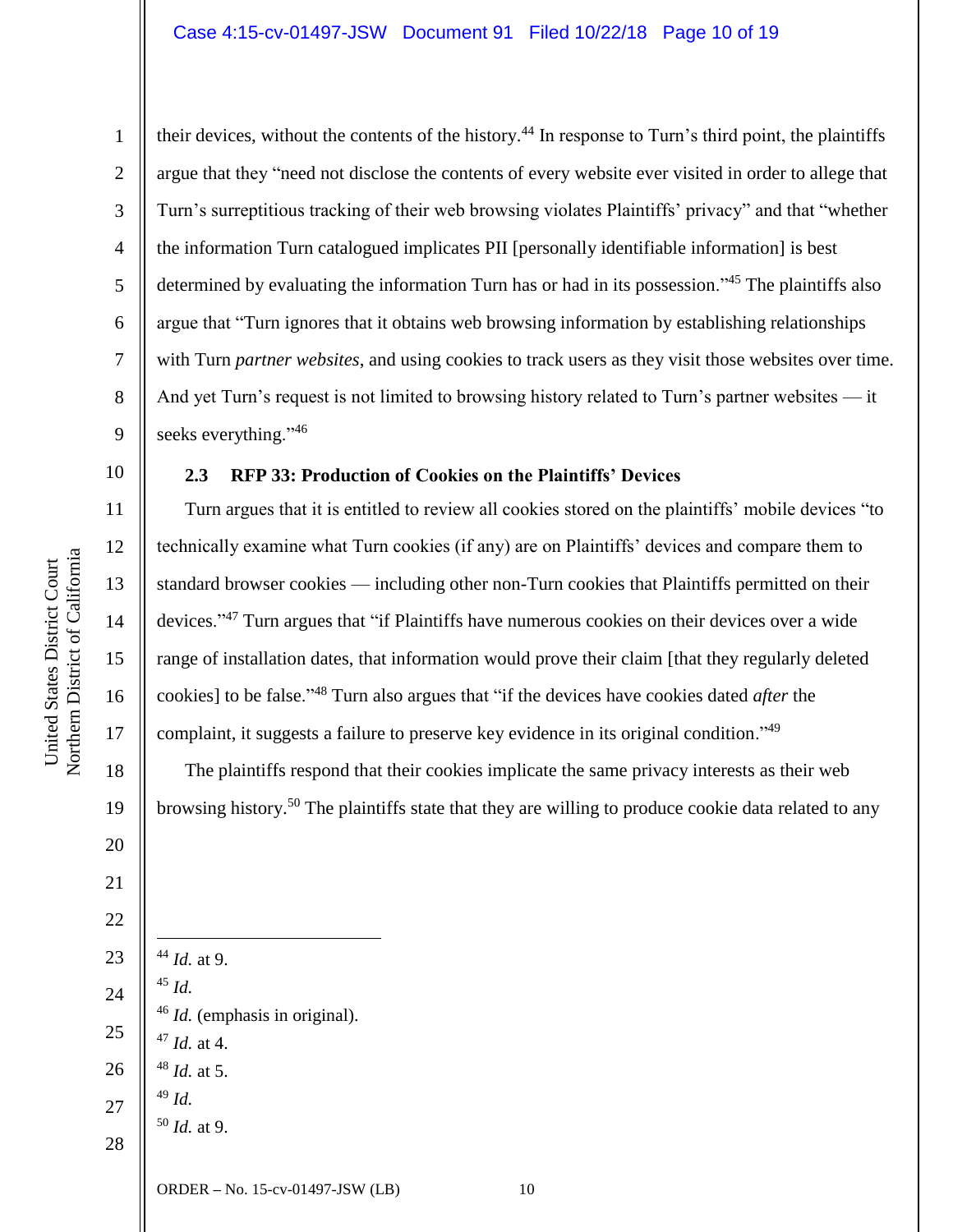Turn partner website, to identify the date fields (but not the contents) of all other cookies, and to meet and confer to consider requests for specific cookies.<sup>51</sup>

### **ANALYSIS**

#### **1. Inspection or Complete Forensic Images of the Plaintiffs' Mobile Devices**

The undersigned denies Turn's request to require the plaintiffs to produce their mobile devices for Turn's inspection or, in the alternative, to produce complete forensic images of their mobile devices. Federal Rule of Civil Procedure 26(b)(1) limits discovery to matters that are (1) "relevant to any party's claim or defense" and (2) "proportional to the needs of the case[.]" Turn's request to inspect the plaintiffs' mobile devices or for complete forensic images call for information that is not relevant and is disproportional to the needs of the case.

With respect to relevance, as the plaintiffs correctly point out (and as Turn does not address), Turn's request to directly inspect the plaintiffs' mobile devices or for complete forensic images of the devices threatens to sweep in documents and information that are not relevant to the issues in this case, such as the plaintiffs' private text messages, emails, contact lists, and photographs. Just as a hypothetical request from the plaintiffs for Turn to allow them to directly inspect its emails servers (or produce complete forensic image of its servers) would likely sweep in numerous emails that are not relevant to this action, Turn's request for the plaintiffs to allow it to directly inspect their mobile devices (or produce complete forensic images of their devices) would likely sweep in numerous irrelevant documents as well. *See John B. v. Goetz*, 531 F.3d 448, 457–58 (6th Cir. 2008) (noting that "imaging of these computers and devices will result in the duplication of confidential and private information unrelated to the [] litigation"); *Salazar v. Bocanegra*, No. 12cv0053 MV/LAM, 2012 WL 12893938, at \*2 (D.N.M. July 27, 2012) (noting that forensic images, due to their broad nature, may include information irrelevant to the parties' claims or defenses); *Sony BMG Music Entm't v. Arellanes*, No. 4:05-CV-328, 2006 WL 8201075, at \*1

- 26
- 27

 $\overline{a}$ <sup>51</sup> *Id.*

28

1

2

3

4

5

6

7

8

9

10

11

12

13

14

15

16

17

18

19

20

21

22

23

24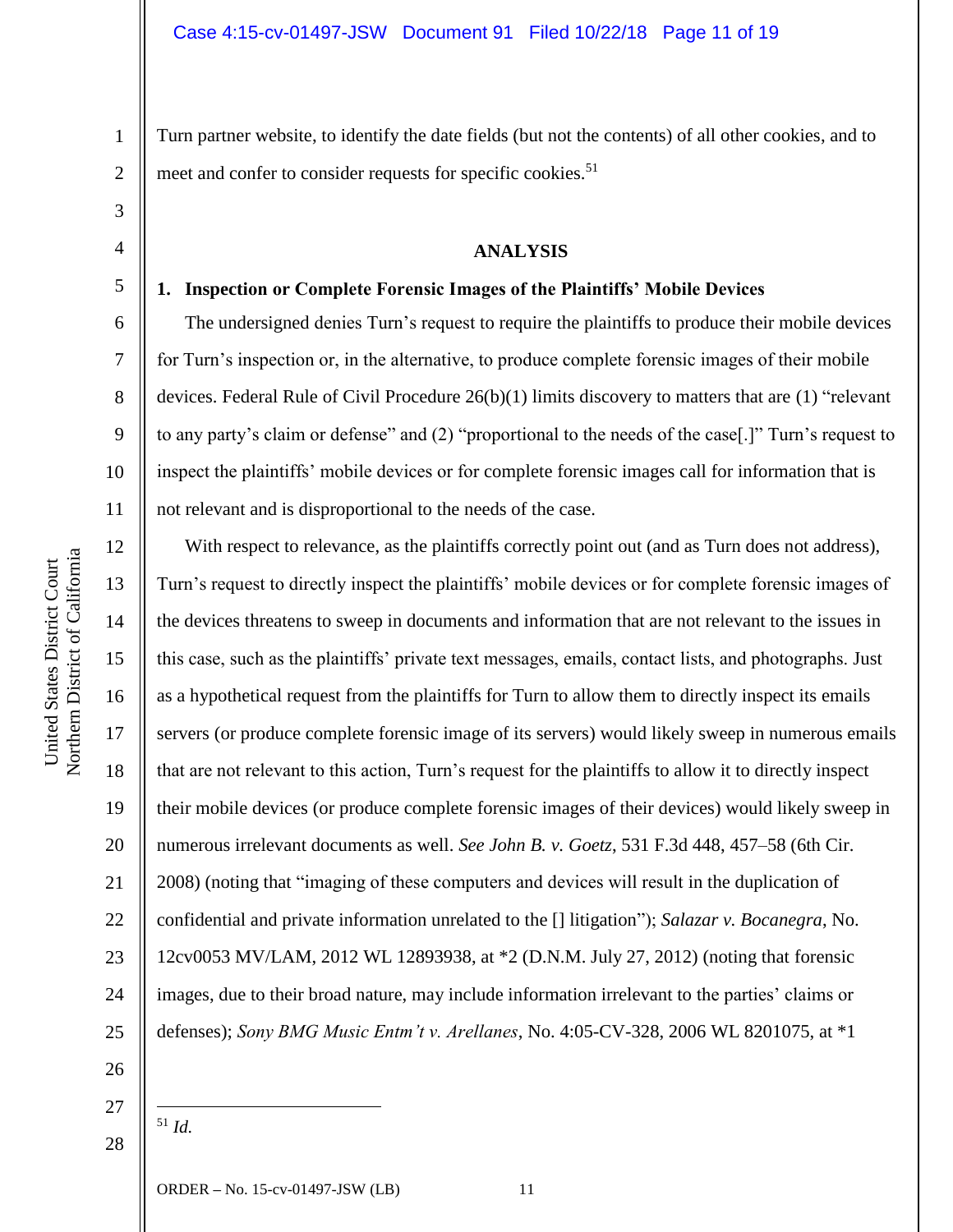(E.D. Tex. Oct. 27, 2006) (finding meritorious responding party's argument that a full forensic image of her computer hard drive would sweep in irrelevant documents).<sup>52</sup>

With respect to proportionality, Turn's request for the plaintiffs to allow it to inspect their mobile devices (or produce complete forensic images of their devices) is disproportional to the needs of the case. While questions of proportionality often arise in the context of disputes about the expense of discovery,<sup>53</sup> proportionality is not limited to such financial considerations. Courts and commentators have recognized that privacy interests can be a consideration in evaluating proportionality, particularly in the context of a request to inspect personal electronic devices. *Tingle v. Hebert*, No. 15-626-JWD-EWD, 2018 WL 1726667, at \*7–8 (M.D. La. Apr. 10, 2018) (finding that "Defendants have also made no showing that the requested forensic examination of Plaintiff's personal cell phone and personal email accounts are proportional to the needs of this case" and holding that "'[t]he utility of permitting a forensic examination of personal cell phones must be weighed against inherent privacy concerns'") (quoting *John Crane Grp. Corp. v. Energy Devices of Tex., Inc.*, No. 6:14-CV-178, 2015 WL 11112540, at \*2 (E.D. Tex. Oct. 30, 2015)); *Crabtree v. Angie's List, Inc.*, No. 1:16-cv-00877-SEB-MJD, 2017 WL 413242, at \*3 (S.D. Ind. Jan. 31, 2017) (denying request to forensically examine plaintiff's personal cell phones and holding that the forensic examination "is not proportional to the needs of the case because any benefit the data might provide is outweighed by Plaintiffs' significant privacy and confidentiality interests"); *Hespe v. City of Chicago*, No. 13 C 7998, at \*3 (N.D. Ill. Dec. 15, 2016) (affirming order denying request to inspect plaintiff's personal computer and cell phone because, among other things, inspection "is not 'proportional to the needs of this case' because any benefit the inspection might provide is 'outweighed by plaintiff's privacy and confidentiality interests'"); *Areizaga v. ADW Corp.*, No. 3:14-cv-2899-B, 2016 WL 9526396, at \*3 (N.D. Tex. Aug. 1, 2016)

24

 $\overline{a}$ 

28

1

2

3

4

5

6

7

8

9

10

11

12

13

14

15

16

17

18

19

20

21

22

<sup>25</sup> 26  $52$  Turn's request might sweep in privileged documents as well, such as emails the plaintiffs might have sent their attorneys that may be stored in email applications on their mobile devices. *Cf. Sony BMG*, 2006 WL 8201075, at \*1.

<sup>27</sup>  $53$  Rule 26(b)(1) expressly provides that "whether the burden or expense of the proposed discovery outweighs its likely benefit" is a consideration in evaluating proportionality.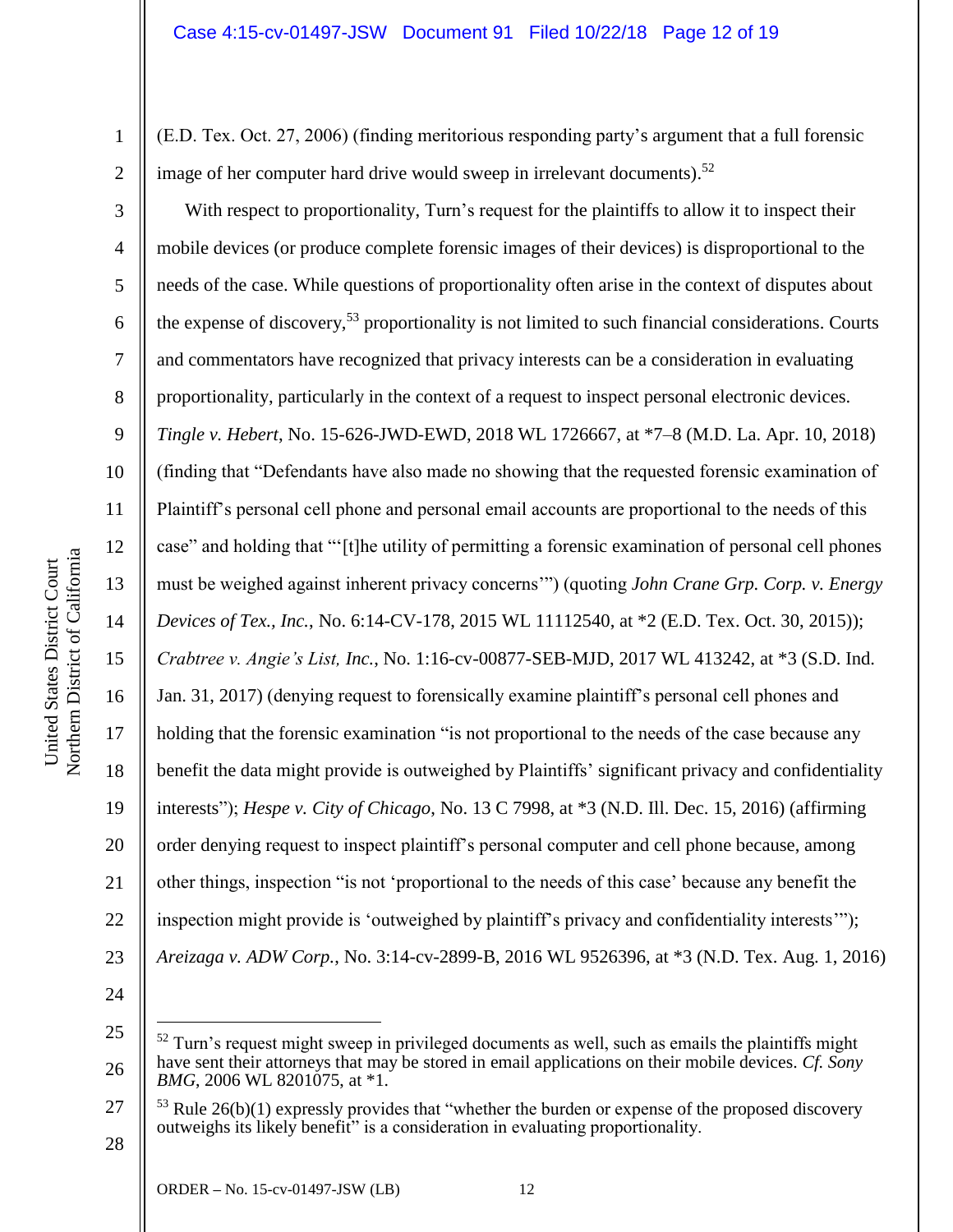## Case 4:15-cv-01497-JSW Document 91 Filed 10/22/18 Page 13 of 19

Northern District of California Northern District of California United States District Court United States District Court

1 2 3 4 5 6 7 8 9 10 11 12 13 14 15 16 17 18 19 20 21 22 23 24 25 26 27 28 (denying request to inspect plaintiff's personal computer, smart phone, and other electronic devices because the request "is not proportional to the needs of the case at this time, when weighing [defendant]'s explanation and showing as to the information that it believes might be obtainable and might be relevant against the significant privacy and confidentiality concerns implicated by [defendant]'s request"); *In re Anthem, Inc. Data Breach Litig.*, No. 15-md-02617 LHK (NC), 2016 WL 11505231, at \*1–2 (N.D. Cal. Apr. 8, 2016) (denying request to inspect or forensically image plaintiffs' computers, tablets, and smartphones as "invad[ing] plaintiffs' privacy interests" and "disproportional to the needs of the case"); Agnieszka A. McPeak, *Social Media, Smartphones, and Proportional Privacy in Civil Discovery*, 64 U. Kan. L. Rev. 235, 288– 91 (2015) (arguing that courts should consider privacy burdens in evaluating proportionality under Rule 26(b)(1)); *see John B.*, 531 F.3d at 460 (issuing writ of mandamus to set aside orders for forensic imaging of state-owned and privately-owned employee computers because, among other things, "[t]he district court's compelled forensic imaging orders here fail to account properly for the significant privacy and confidentiality concerns present in this case"); *see also Johnson v. Nyack Hosp.*, 169 F.R.D. 550, 562 (S.D.N.Y. 1996) (holding that Rule 26 allows courts to limit discovery on account of burden, including "where the burden is not measured in the time or expense required to respond to requested discovery, but lies instead in the adverse consequences of the disclosure of sensitive, albeit unprivileged, material," and that courts should consider "the burdens imposed on the [responding parties]' privacy and other interests"). As the Supreme Court has recognized, "[m]odern cell phones are not just another technological convenience. With all they contain and all they may reveal, they hold for many Americans 'the privacies of life.'" *Riley v. California*, 134 S. Ct. 2473, 2494–95 (2014) (citation omitted). As the Court observed: Even the most basic phones that sell for less than \$20 might hold photographs, picture messages, text messages, Internet browsing history, a calendar, a thousandentry phone book, and so on. . . . . . . . . . . . [I]t is no exaggeration to say that many of the more than 90% of American adults who own a cell phone keep on their person a digital record of nearly every aspect of their lives — from the mundane to the intimate. . . .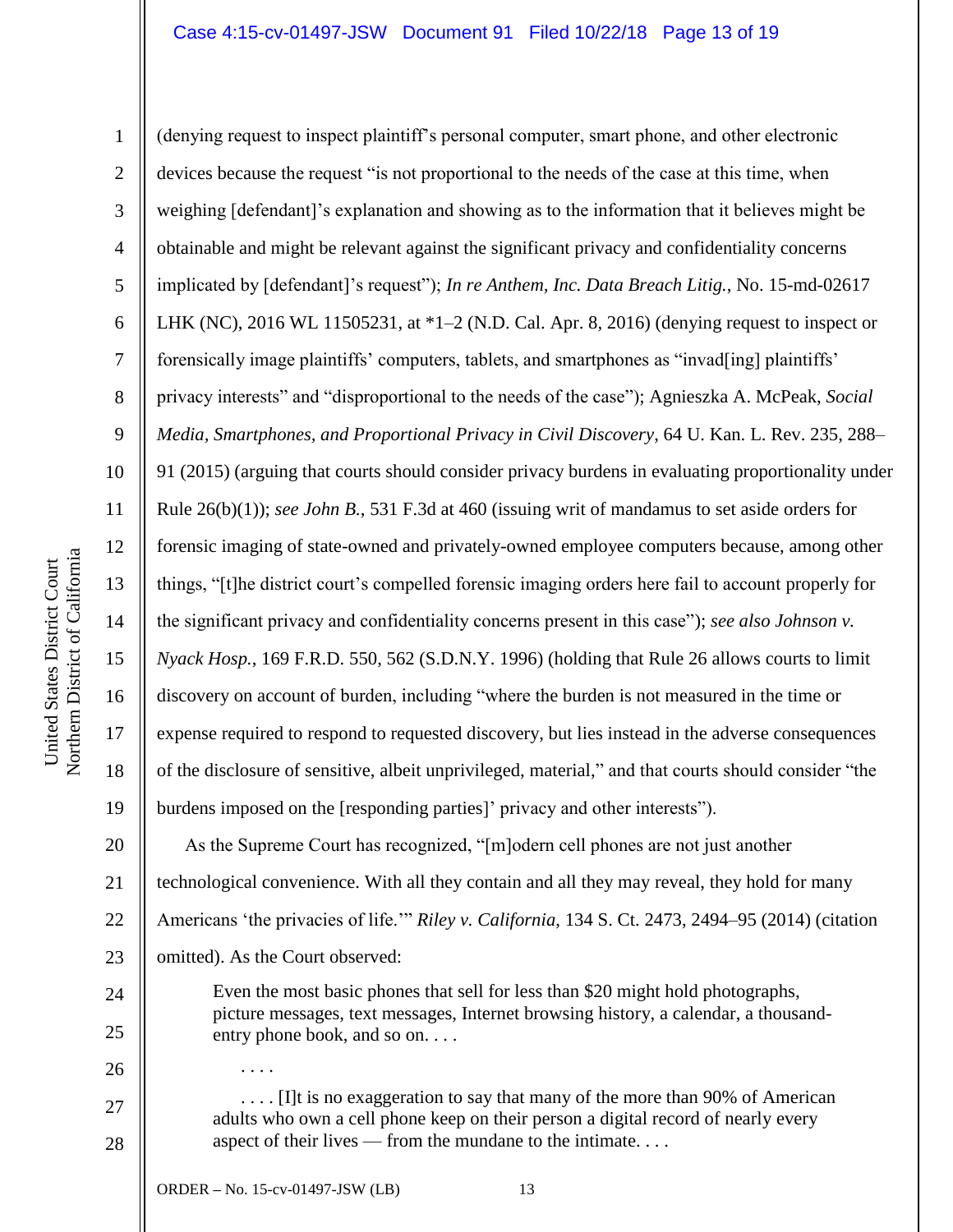. . . . An Internet search and browsing history, for example, can be found on an Internet-enabled phone and could reveal an individual's private interests or concerns — perhaps a search for certain symptoms of disease, coupled with frequent visits to WebMD. Data on a cell phone can also reveal where a person has been. Historic location information is a standard feature on many smart phones and can reconstruct someone's specific movements down to the minute, not only around town but also within a particular building. . . .

Mobile application software on a cell phone, or "apps," offer a range of tools for managing detailed information about all aspects of a person's life. There are apps for Democratic Party news and Republican Party news; apps for alcohol, drug, and gambling addictions; apps for sharing prayer requests; apps for tracking pregnancy symptoms; apps for planning your budget; apps for every conceivable hobby or pastime; apps for improving your romantic life. There are popular apps for buying or selling just about anything, and the records of such transactions may be accessible on the phone indefinitely. There are over a million apps available in each of the two major app stores; the phrase "there's an app for that" is now part of the popular lexicon. The average smart phone user has installed 33 apps, which together can form a revealing montage of the user's life.

*Id.* at 2489–90 (citations omitted); *accord* McPeak, 64 U. Kan. L. Rev. at 244–45 (discussing how a smartphone can contain information about its owner and her emails, text messages, phone calls, calendars, social-media accounts, photographs, videos, what books she reads, what music she listens to, where she goes, when she sleeps, what she buys, and whom she dates — "[q]uite simply, her [smartp]hone is a portal to a complete, intimate portrait of her entire life"). While *Riley* was a criminal case, courts have applied its observations about the privacy concerns implicated by modern cell phones in the context of civil discovery as well. *See Bakhit v. Safety Mktg., Inc.*, No. 3:13CV1049 (JCH), 2014 WL 2916490, at \*3 (D. Conn. June 26, 2014) (citing *Riley* in denying civil-discovery request to inspect personal cell phones).

21 22 23 24 25 Turn cites no authorities to support its request that the plaintiffs allow it to directly inspect their mobile devices (or produce complete forensic images of their devices). Turn cites to several cases where courts have ordered a party responding to a discovery request to forensically image its devices — in situations where there was a "sufficient nexus" between the party's devices and the claims or defenses at issue.<sup>54</sup> But forensic imaging itself is not the issue here. The plaintiffs

26

27

 $\overline{a}$ 

28

 $54$  Joint Letter Br. – ECF No. 90 at 3 (citing cases).

1

2

3

4

5

6

7

8

9

10

11

12

13

14

15

16

17

18

19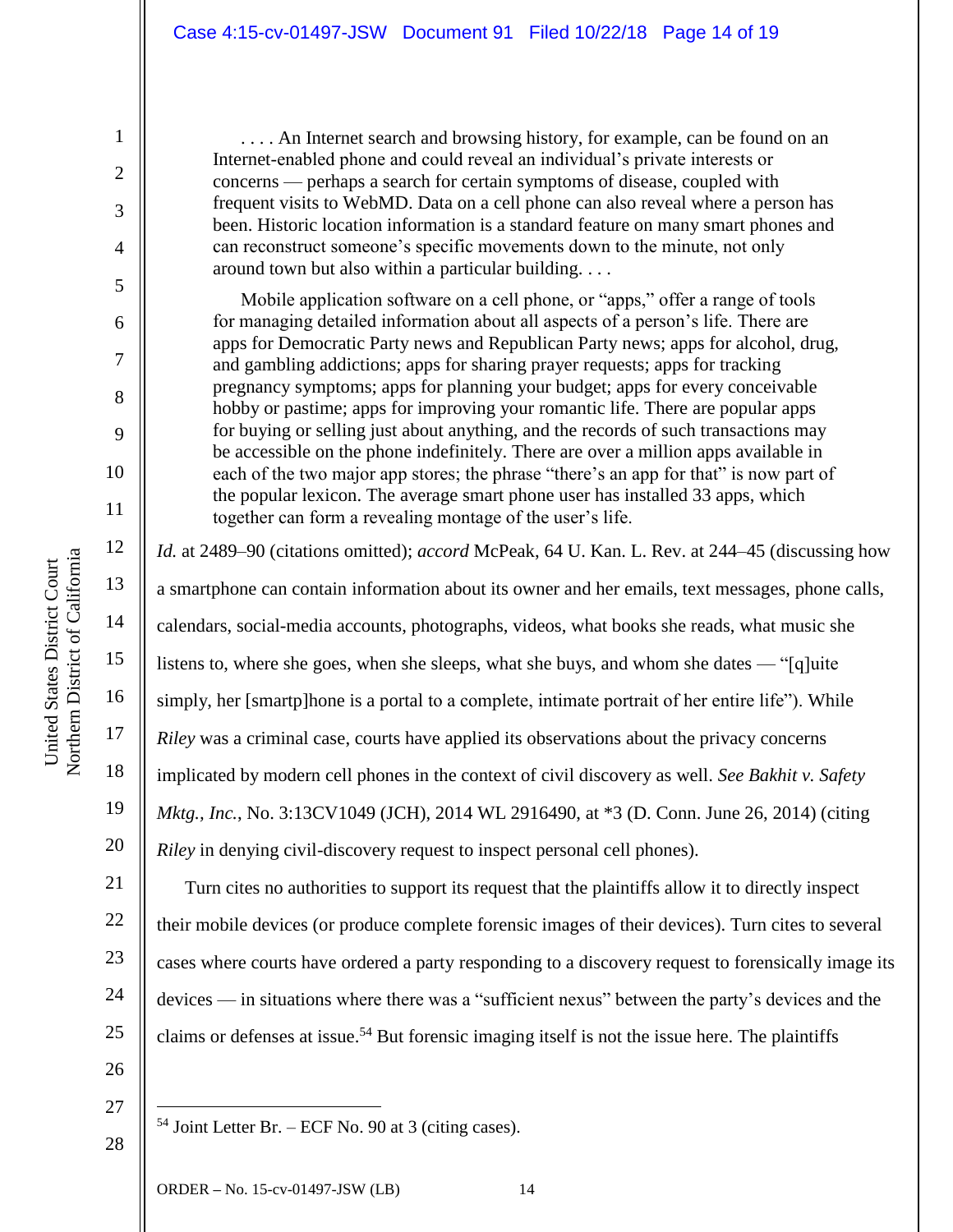### Case 4:15-cv-01497-JSW Document 91 Filed 10/22/18 Page 15 of 19

represent that they have already forensically imaged their devices and are producing information from those images. <sup>55</sup> What Turn raises is the separate issue of its being allowed to directly *access* its opponents' devices or forensic images. None of the cases it cites supports that proposition.

Turn's first case, *Calyon v. Mizuho Securities USA, Inc.*, No. 07CIV02241RODF, 2007 WL 1468889 (S.D.N.Y. May 18, 2007), undercuts its request for direct access to the plaintiffs' devices or forensic images. That case, like this one, involved a discovery request for the responding parties (there, the defendants) to produce forensic images of their personal devices. *Id.* at \*1. There, as here, the responding parties created forensic images of their devices and offered to search the images (or to have a neutral third-party expert search the images) and produce responsive information. *Id.* at \*2. There, as here, the requesting party demanded that it be allowed to directly inspect the entirety of the responding parties' forensic images. *Id.* at \*1 ("At bottom, [the requesting party] maintains that only *its* expert — as opposed to the [responding parties]' expert or an independent third-party expert — would possess the requisite incentive to search exhaustively for evidence, and that only [its] expert would be able to confer with [its] counsel on an on-going basis to refine search methods.") (emphasis in original). The court denied the requesting party's request, finding that the requesting party had not made a showing as to why it would be entitled to such "extraordinary" access. *Id.* at \*5. Turn's other cases likewise do not support its position. In each of them, the responding party or a neutral third-party expert accessed and produced information from the responding party's forensic images. In none of them did the requesting party directly access its opponent's devices or forensic images. *Cf. Lifetouch Nat'l Sch. Studios, Inc. v. Moss-Williams*, No. C10-05297 RMW (HRL), 2013 WL 11235928, at \*2 (N.D. Cal. Oct. 15, 2013) (adopting parties' stipulated protocol that a neutral third-party forensic expert would image computers and produce responsive information therefrom to the parties and that "[n]either [the requesting party]'s personnel nor counsel will ever inspect or otherwise handle [the responding

26

 $\overline{a}$ 

27

25

1

2

3

4

5

6

7

8

9

10

11

12

13

14

15

United States District Court Northern District of California

Northern District of California United States District Court

16

17

18

19

20

21

22

23

24

<sup>&</sup>lt;sup>55</sup> *Id.* at 7 ("Most importantly, Plaintiffs have already forensically imaged the devices and are producing the categories of information requested, subject to the remaining dispute over web browsing history and cookies, outlined below.").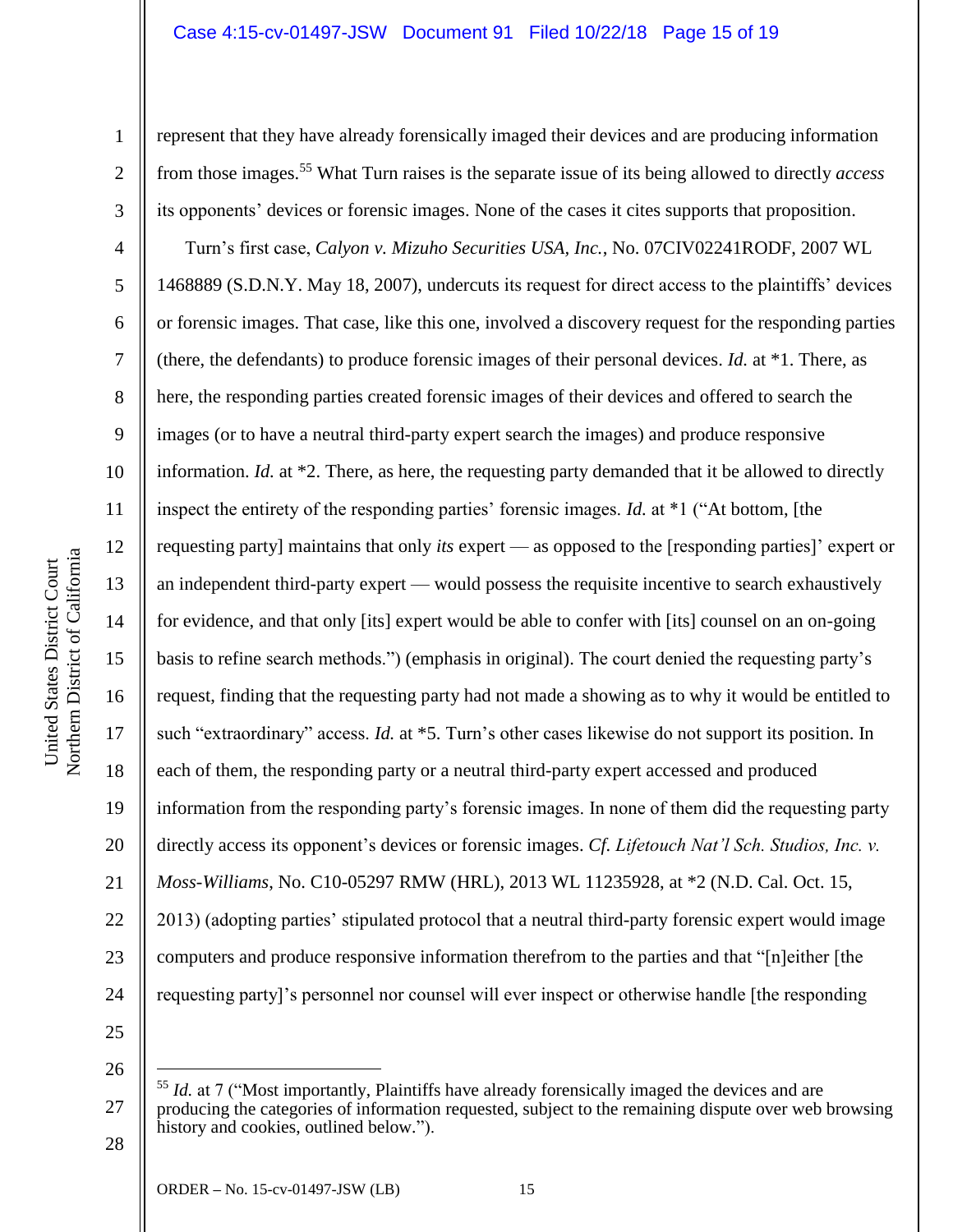## Case 4:15-cv-01497-JSW Document 91 Filed 10/22/18 Page 16 of 19

1

2

3

4

5

6

7

8

9

10

11

12

13

14

15

16

17

18

20

21

party]'s computers") (citing Stipulated Protective Protocol for Inspection of the Computers, *Lifetouch Nat'l Sch. Studios Inc. v. Moss-Williams*, No. C10-05297 RMW (HRL) (N.D. Cal. filed July 9, 2012), ECF No. 78 at 4–6); *Genworth Fin. Wealth Mgmt., Inc. v. McMullan*, 267 F.R.D. 443, 449 (D. Conn. 2010) (ordering a third-party forensic expert to image the responding party's devices and provide recovered data to the responding party, which would review data for responsiveness and privilege before producing data to requesting party); *see also Sony BMG*, 2006 WL 8201075, at  $*1$  (denying a party's request to directly inspect the forensic image of its opponent's hard drive in lieu of a neutral third-party expert's doing so). 56

The parties appear to have in place a protocol for producing information from the plaintiffs' devices or forensic images. Turn has issued nine RFPs (RFPs 27–35) for specific information from the plaintiffs' devices.<sup>57</sup> The plaintiffs represent (and Turn does not deny) that they have produced information from their devices responsive to all of these requests (other than with respect to RFPs 32 and 33 regarding the browsing-history and cookie disputes the parties raise in their joint letter brief, which the undersigned addresses below).<sup>58</sup> Given this, and in light of the fact that the plaintiffs' devices likely contain information not relevant to this case, may contain privileged information, and implicate significant privacy concerns, Turn's request for the plaintiffs to allow it to directly inspect their devices (or produce complete forensic images of their devices) is not relevant or proportional to the needs of this case.

19 **2. Full Web Browsing History and Cookies**

The plaintiffs have produced or have offered to produce (1) their web browsing history and cookies associated with Turn partner websites (contingent on Turn's identifying such sites) and

22

 $\overline{a}$ 

23

$$
\begin{array}{|c|c|} \hline & 58 \end{array} Id.
$$

28

<sup>24</sup> 25 26 <sup>56</sup> Turn also cites *Austin v. Foodliner, Inc.*, No. 16-cv-07185-HSG (DMR), 2018 WL 1168694 (N.D. Cal. Mar. 6, 2018), to argue that the protective order in this case "is more than sufficient to protect Plaintiffs' privacy concerns." Joint Letter Br. – ECF No. 90 at 5. But the information at issue in *Austin* was just phone-number contact information, and the court there specifically distinguished such contact information from "the disclosure of medical or financial information" or information that "implicates special privacy concerns or threatens 'undue intrusion into one's personal life.'" *Austin*, 2018 WL  $1168694$ , at  $*2$  (citation omitted).

 $57$  Joint Letter Br. – ECF No. 90 at 6.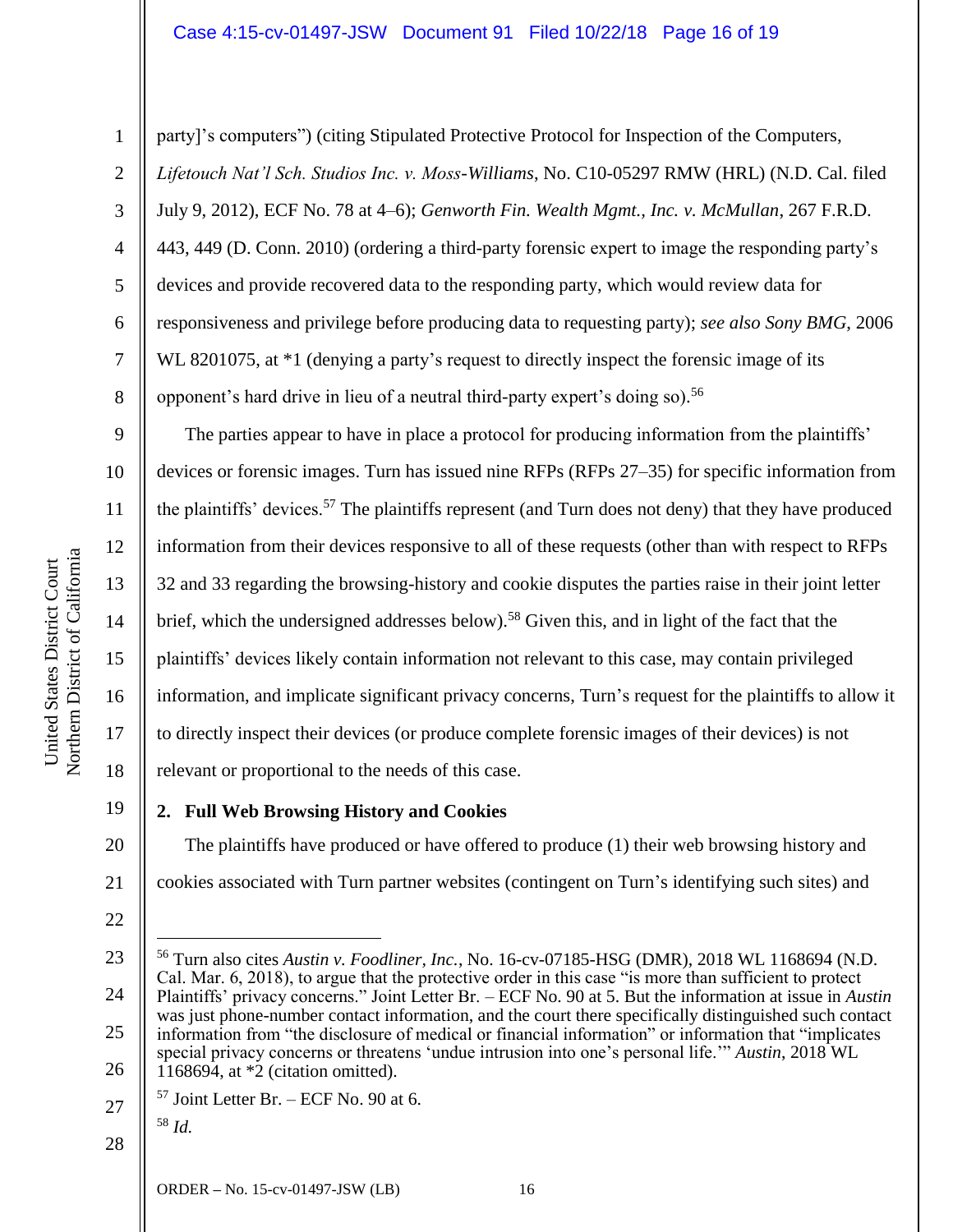#### Case 4:15-cv-01497-JSW Document 91 Filed 10/22/18 Page 17 of 19

(2) the date fields (but not the content) of all other cookies on their mobile devices.<sup>59</sup> The plaintiffs also represent that they offered to meet and confer with Turn to consider requests for specific cookies.<sup>60</sup> The undersigned finds the plaintiffs' position and proposals to be reasonable and proportional, with a slight modification — the plaintiffs should produce the dates (but not the content) of the entries in their browsing history (as they are doing for their cookies).

The undersigned denies Turn's request to require the plaintiffs to produce their full web browsing history and cookie data. As discussed above, requiring the plaintiffs to produce their full browsing history presents significant privacy concerns. *See Riley*, 134 S. Ct. at 2490 ("An Internet search and browsing history, for example, can be found on an Internet-enabled phone and could reveal an individual's private interests or concerns — perhaps a search for certain symptoms of disease, coupled with frequent visits to WebMD."). Cookies, which the plaintiffs assert (and Turn does not deny) are closely associated with websites,<sup>61</sup> raise similar privacy concerns. Turn has not shown that its request for the plaintiffs' full browsing history and cookies as they relate to websites other than Turn partner websites is relevant or proportional to the needs of this case.

Turn claims that it needs to examine what Turn cookies are on the plaintiffs' devices,<sup>62</sup> but the plaintiffs have agreed to produce those cookies, so there is no dispute there. Turn claims it needs web browsing history to determine whether the plaintiffs visited websites that worked with Turn cookies in the first place, <sup>63</sup> but the plaintiffs have agreed to produce their browsing history and cookies for those sites, so again there is no dispute there. Turn claims it needs to compare its

20 21

1

2

3

4

5

6

7

8

9

10

11

12

13

14

15

- 22 23 24 25 <sup>59</sup> *Id.* at 8–9 ("Plaintiffs are amenable — just as they were with regard to cookies — to produce all browsing history associated with Turn partner websites, contingent on Turn's identifying its partner websites. . . . Plaintiffs produced cookie data associated with the turn.com domain, and offered to produce cookie data related to any Turn partner websites. Additionally, Plaintiffs identified the date fields (but not their content) for all other cookies on Plaintiffs' devices (regardless of their association with Turn). . . . Plaintiffs offered in meet and confer to consider requests for specific cookies[.]"). <sup>60</sup> *Id.* at 9.
- 26 <sup>61</sup> *Id.* at 9.

 $\overline{a}$ 

- $62$  *Id.* at 4.
- <sup>63</sup> *Id.* at 5.

28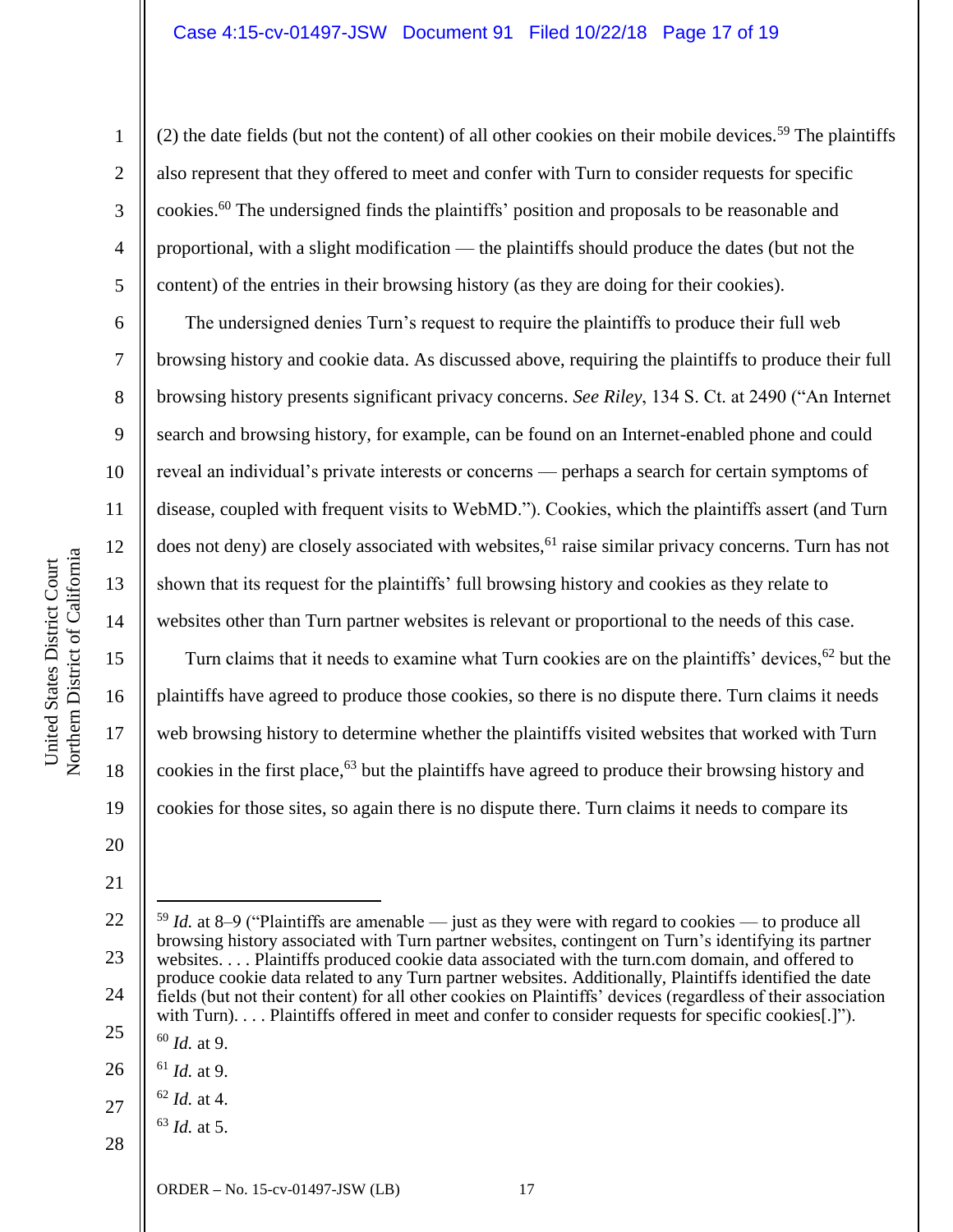## Case 4:15-cv-01497-JSW Document 91 Filed 10/22/18 Page 18 of 19

Northern District of California Northern District of California United States District Court United States District Court

1

2

3

4

5

6

7

8

9

10

11

12

13

14

15

16

17

18

19

20

21

22

23

24

25

27

cookies to standard browser cookies,<sup>64</sup> but it does not need all of the cookies on the plaintiffs' devices to run that comparison. Turn claims that it needs to determine whether the plaintiffs regularly deleted their cookies or browsing histories as they allege,<sup>65</sup> but it can do so through the date fields of the plaintiffs' cookies and browsing histories and does not need the full content of the cookies and histories to do so. Turn claims that the plaintiffs argued that Turn's cookies transmit a user's web-browsing history back to Turn,<sup>66</sup> but Turn has not shown why it needs the plaintiffs' full browsing history to determine what information was or was not transmitted back to Turn (information that is presumably within Turn's possession, custody, or control). Given all this, and in light of the significant privacy concerns present here, Turn has not shown that its request for plaintiffs' full browsing history or cookies is relevant or proportional to the needs of this case.

\* \* \*

As another court in this district noted in the context of a data-breach case, "[t]here is an Orwellian irony to the proposition that in order to get relief for a theft of one's personal information, a person has to disclose even more personal information, including an inspection of all his or her devices that connect to the internet. If the Court were to grant [that] request, it would further invade plaintiffs' privacy interests and deter current and future data theft victims from pursuing relief." *In re Anthem Data Breach*, 2016 WL 11505231, at \*1. The same holds true here. There is an Orwellian irony to the proposition that in order to get relief for a company's alleged surreptitious monitoring of users' mobile device and web activity, a person has to allow the company unfettered access to inspect his mobile device or his web browsing history. Allowing this discovery would further invade the plaintiffs' privacy interests and may deter current and future plaintiffs from pursuing similar relief. *Cf. Rivera v. NIBCO, Inc.*, 364 F.3d 1057, 1065 (9th Cir. 2004) (affirming district court's refusal to allow discovery into certain private information of plaintiffs in a Title VII employment case because, among other things, "[t]he chilling effect such

28 <sup>66</sup> *Id.* at 4.

<sup>26</sup>  $\overline{a}$ <sup>64</sup> *Id.* at 4.

 $^{65}$  *Id.* at 4–5.